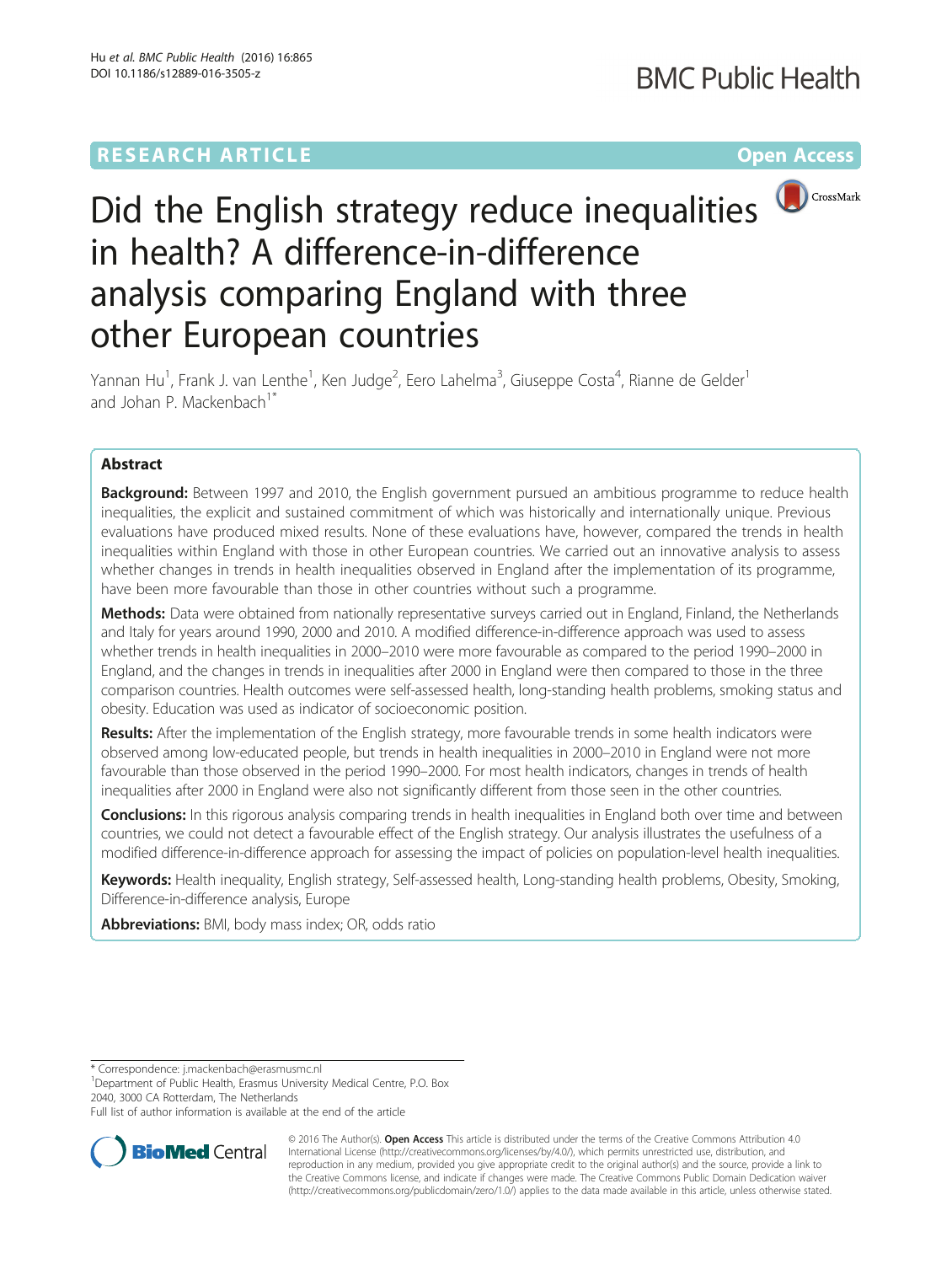# Background

Between 1997 and 2010, the English government made reducing health inequalities part of its core political programme [\[27](#page-11-0)]. It developed and implemented a strategy that—in the government's own words—was "the most comprehensive programme of work to tackle health inequalities ever undertaken in this country" [\[16](#page-10-0)]. This contained a number of comprehensive and coordinated policies, which were clearly documented and monitored in a series of reports [\[15](#page-10-0)–[21,](#page-10-0) [28\]](#page-11-0).

The English strategy to reduce health inequalities was shaped in two steps [[40](#page-11-0), [41](#page-11-0)], of which the first was taken in 1999, when the Department of Health issued "Reducing Health Inequalities: an Action Report" [[16](#page-10-0)]. This set out national actions across a broad front including raising living standards and tackling low income, family support policies, tax-reduction and long-term care for the elderly, anti-smoking policies, improving early education ("Sure Start") and promoting healthy communities, as well as some broader policies in the areas of education, employment and housing. It largely followed the recommendations of the Acheson committee which were based on the best available evidence in the late 1990s [[15](#page-10-0)].

The second step followed in 2003 when a more focused strategy was laid down in "Tackling Health Inequalities: a Program for Action" [[18](#page-10-0)]. Following an interdepartmental review of progress [\[17](#page-10-0)], it announced a revised strategy which contained 12 "headline indicators" (i.e., specific targets for intermediate outcomes) and 82 "departmental commitments", that together were expected to ensure the timely delivery of two new overall targets: "to narrow the gap in life expectancy between areas and the difference in infant mortality across social classes by 10 % in 2010". The revised strategy also had a stronger emphasis on "downstream" policies than the 1999 Action Report, such as reducing smoking in manual social groups, managing other risks for coronary heart disease and cancer (e.g., poor diet and obesity, physical inactivity, hypertension), improving housing quality by tackling cold and dampness, and reducing accidents at home and on the road. The total budget exceeded £20 billion [\[18](#page-10-0)].

A remarkable series of reports systematically assessing and reviewing progress in achieving "headline indicators" and fulfilling "departmental commitments" followed. The high level of government commitment to reducing health inequalities was matched by an equally remarkable commitment to critically review, revise and then re-review its policies [[40](#page-11-0)]. It has been noted that, quite clearly, the English strategy to reduce health inequalities was both historically and internationally unique [\[39, 44](#page-11-0)].

When the strategy came to an end, however, after the election in 2010 of a new government, the results turned out to be less encouraging than most people had expected. On the one hand, all the departmental commitments were fulfilled, indicating that all elements of the strategy as originally planned had been implemented, from "Sure Start" to the creation of sports facilities, from neighbourhood renewal programmes to smoking cessation support, and from improving access to health care services to reducing fuel poverty [[19](#page-10-0), [20,](#page-10-0) [41](#page-11-0)]. This by itself was a great achievement, but only some of the headline indicators showed reduced inequalities, in terms of smaller relative or absolute inequalities in intermediate outcomes like educational outcomes, child poverty or cardiovascular risks. Others, including those that matter for inequalities in life expectancy and infant mortality, such as on primary care, diet and smoking, suggested stable or even increased inequalities between socioeconomic groups [\[19](#page-10-0), [20,](#page-10-0) [41, 42](#page-11-0)]. There was no evidence at all for a reduction of inequalities in infant mortality or life expectancy, as stipulated in the overall targets [\[21](#page-10-0), [41](#page-11-0)].

However, one potential problem with most existing evaluations of the English strategy is that these mainly investigated the trends in health inequalities within England after the implementation of the strategy, sometimes as compared to the trends before the implementation of the strategy, but never as compared to the trends in other countries. Given that a widening of health inequalities over the past decades has been observed in many European countries [[45](#page-11-0), [46](#page-11-0)], a relevant question is whether health inequalities in England have perhaps widened less than elsewhere thanks to the English strategy, as compared to the trends in other countries which have taken less action to tackle health inequalities.

This paper therefore extends existing evaluations by first assessing the change in trend in health inequalities in England between 1990 and 2000 (during which the English strategy had not yet been generally implemented) and 2000–2010 (during which the main effects of the strategy could be expected), and then comparing this change in trend, if any, with the trend change occurring in 3 comparison countries.

For comparison we selected countries that were in a similar stage of awareness of health inequalities, but that had not implemented a national strategy to tackle health inequalities. Our selection of countries was guided by several studies that have characterized national policy developments in this area in European countries [[35, 44, 59](#page-11-0)]. Based on a strong tradition of measuring and investigating health inequalities, Finland launched a national public health programme with explicit priorities for reducing health inequalities, which were elaborated in a specific programme on reducing health inequalities conducted between 2008 and 2011. No resources however, were allocated for the latter programme except for doing more research, and it was not implemented in practice [\[53\]](#page-11-0)). In terms of Whitehead's action spectrum, the Netherlands was already in a phase of "structured development" in the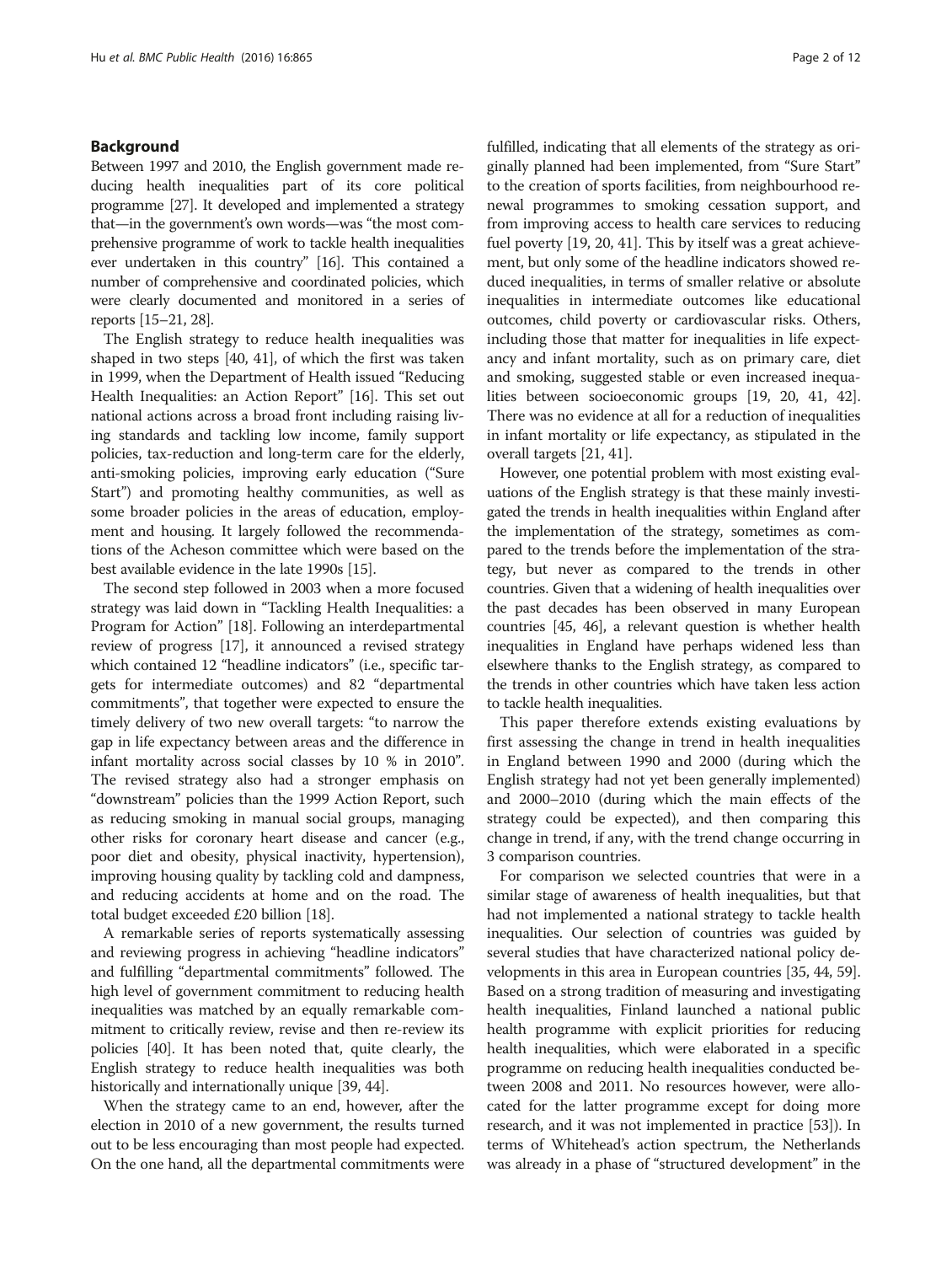late 1990s [[59\]](#page-11-0). After 2 5-year research programmes, a national programme to tackle health inequalities was proposed in 2001, but was never implemented, mainly because of a sudden change in government [\[49, 50\]](#page-11-0). In Italy, a country in a stage of "concern" with regard to health inequalities according to Whitehead's action spectrum, a serious level of awareness was evidenced by national research programmes, but again, no coordinated action to tackle health inequalities was taken by the national government [[35](#page-11-0), [44](#page-11-0)]). We did not choose other parts of the United Kingdom (Scotland, Wales and Northern Ireland) as the comparison countries because, although they may be more comparable to England, they also underwent significant policy changes to reduce health inequalities after 2000 [\[35\]](#page-11-0).

For our evaluation of the English strategy, we used individual-level data from national health interview surveys, which allowed us to study trends in inequalities in health (self-assessed health, long-standing health problems) and in determinants of health (smoking and obesity). Like mortality and life expectancy, self-assessed health and long-standing health problems are generic health outcomes for which socioeconomic inequalities have been extensively documented [[23,](#page-10-0) [37\]](#page-11-0). Many elements of the English strategy may have contributed to a favourable change in the trend in inequalities for these health outcomes, including improvements in material living conditions, health-related behaviours like smoking, diet and exercise, and access and quality of care [\[16](#page-10-0), [18](#page-10-0)]. Smoking and obesity were directly targeted by the English strategy, which explicitly aimed to reduce inequalities in smoking (e.g., by increasing access to smoking cessation services) and to improve diet and physical activity [\[18](#page-10-0)].

We aimed to investigate the effect of the English strategy by assessing whether trends in inequalities in these health outcomes were more favourable in 2000–2010 as compared to those in 1990–2000 in England, and whether the changes in trends in inequalities after 2000 in England were more favourable than those in the three comparison countries.

# Methods

# Data

We obtained nationally representative health surveys or multipurpose surveys with a health component from England, Finland, the Netherlands and Italy (Table 1). The available years of surveys differed slightly between countries, but all of them were around 1990, 2000 or 2010. The selected surveys were identical over time for England and Finland, but not for the Netherlands and Italy. Given that our main aim was to investigate the changes in trends in health inequalities between 1990– 2000 and 2000–2010 in England and whether these changes in trends were more favourable in England than in the three comparison countries, we focused on the

Table 1 Countries included in the analysis and sources of data

| Country                   | Survey year              | Survey names                                          |  |  |
|---------------------------|--------------------------|-------------------------------------------------------|--|--|
| England                   | 1991-1992; 2000;<br>2010 | Health Survey for England                             |  |  |
| Finland                   | 1989; 1999; 2009         | Health Behaviour and Health                           |  |  |
| The<br><b>Netherlands</b> | 1990                     | Ongoing Survey of Living<br>Conditions (DLO)          |  |  |
|                           | 2000; 2009               | Permanent Survey of Living<br>Conditions (POLS)       |  |  |
| Italy                     | 1990                     | Multipurpose Family Survey                            |  |  |
|                           | 2000                     | Health and Health Care Utilization                    |  |  |
|                           | 2010                     | Multipurpose Family Survey-Aspects<br>of daily living |  |  |

The Finnish data used in this study are the data combined from the two Finish studies: "Health behaviour and health among Finnish adult population (AVTK)", which includes respondents who are 15–64 years old, and "Health behaviour and health among the Finnish elderly (EVTK)", which includes respondents who are older than 64 years

comparability over time within each country and considered the risk of bias due to between-country variations in data collection to be limited. All the selected surveys had a high degree of comparability withincountry over time in the aspects of sampling strategy, survey questions and answers, thus could be used to analyse the trends over time [[11, 24,](#page-10-0) [31](#page-11-0)–[33, 36](#page-11-0), [55](#page-11-0)]. Details on data collection in each country are reported in the Additional file [1](#page-10-0): Table SA1. The age range used in the analyses was 16–79 years. Older respondents were excluded to avoid the potential bias caused by the exclusion of institutionalized population in most surveys. Survey weights which were designed to make the sample representative of the whole population were available in some countries and years. Specifically, weights were available for the data from England in 2010, the Netherlands in 1990/2000/2010 and Italy in 1990/2000. Most of the weights are normal sampling weights, which make the samples nationally representative. Weights in the Dutch survey in 2000 and 2010 are "expansion" weights, which are used so that the weighted data reflect the size of the total Dutch population. In order to be comparable to those in the other years and other countries, weights in the Dutch survey in 2000 and 2010 were scaled in our analysis (i.e. divide each year by the mean weight).

Based on data availability, four health outcomes were chosen: self-assessed health, long-standing health problems, smoking status and obesity. Self-assessed health was generated based on a question which was framed in a way similar to "how is your health in general?", and was recoded into a binary variable indicating whether the respondent had lessthan-good self-assessed health. Long-standing health problems was a binary variable measuring whether or not the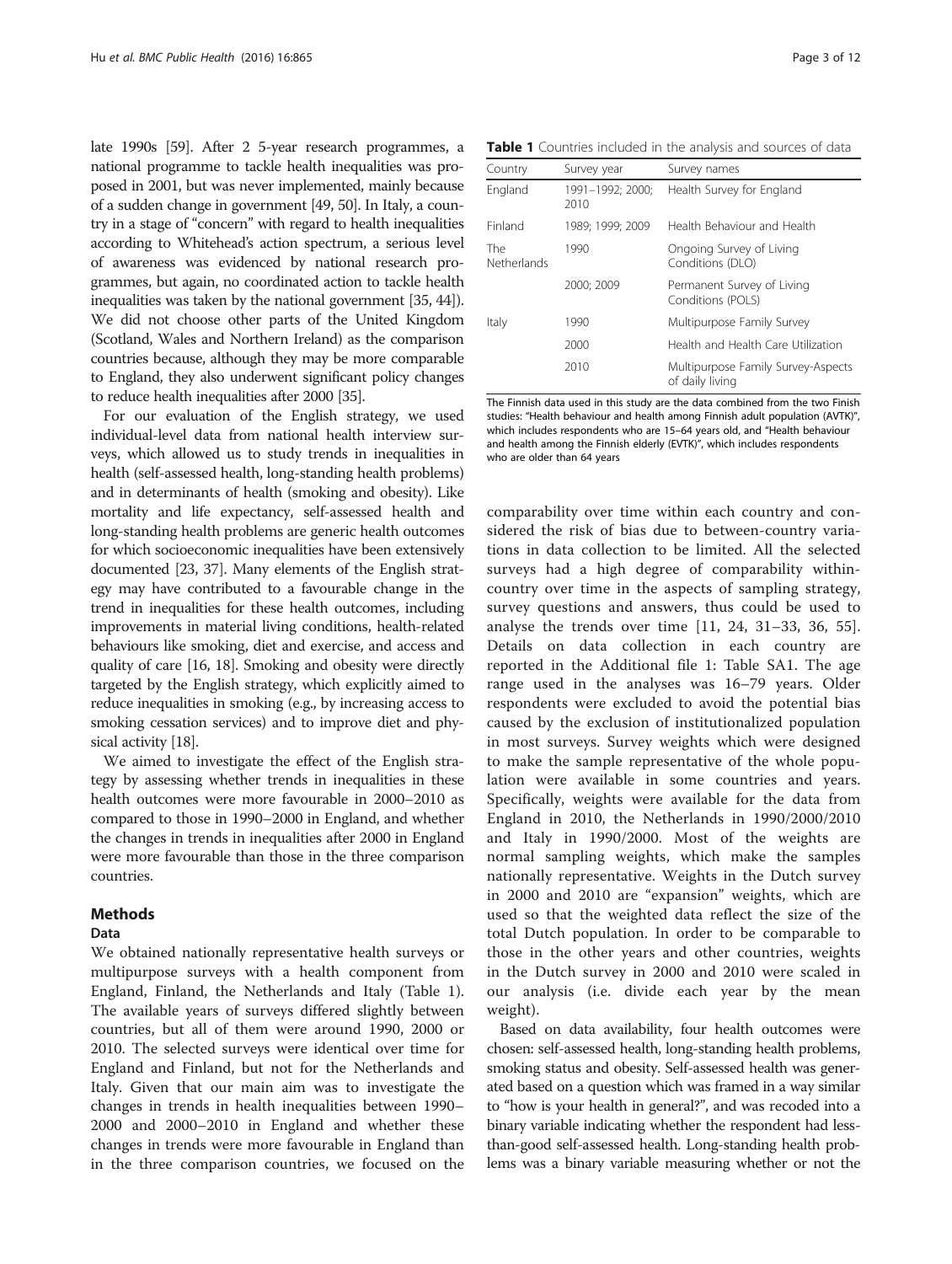respondent reported any long-standing health problems. Smoking status was measured as whether the respondent was a current smoker. Obesity was based on the body mass index (BMI) of 30 or higher, calculated from the measured or self-reported height and weight  $(kg/m<sup>2</sup>)$ . The precise survey questions and answer categories varied slightly between countries, but consistency over time was retained in all countries (Additional file [1:](#page-10-0) Table SA1).

Socioeconomic position was measured by the highest level of education completed or currently being attended by a person. It was harmonized on the basis of the International Standard Classification of Education (ISCED) and reclassified into 3 categories: levels 0–2 (no, primary or lower secondary education, considered "low-educated"), levels 3–4 (upper secondary and post-secondary nontertiary education, considered "middle-educated"), levels 5–6 (tertiary education, considered "high-educated"). Details in the classification of education in England are reported in the Additional file [1:](#page-10-0) Table SA2). Comparable indicators for other measures of socioeconomic position, such as occupational class or income level, were not available in all surveys.

## Statistical methods

Our analysis started with a comparison of changes in health occurring between 1990 and 2000 (control condition) and those occurring between 2000 and 2010 (treatment condition) among low-educated people in England. We assessed whether there was a larger improvement of health among low-educated people in England after the introduction of the strategy than before the introduction of the strategy.

The model for this analysis can be written as:

$$
outcome_{ist} = \beta_0 + \beta_1 endyear_t + \beta_2 policy periods
$$

$$
+\beta_3 endyear_t * policy period_s + X_{ist}
$$

where  $outcome_{ist}$  is one of the chosen health measures of individual i in period s and year t,  $\beta_0$  is a constant, endyeart is a dummy indicating whether it is the end year of each period,  $policyperiod_s$  is a dummy indicating whether it is the period 2000–2010 (treatment period), endyear,\*policy*period<sub>s</sub>* is the interaction between *endyear*<sub>t</sub> and *policyper* $i\omega d_s$ ,  $X_{ist}$  represents the control variables which are age and sex. For the period 1990–2000, policy period<sub>s</sub> was 0, and *endyear* was 0 for data from 1990 and was 1 for data from 2000. For the period 2000–2010, *policyperiod*<sub>s</sub> was 1, and *endyear* was 0 for data from 2000 and was 1 for data from 2010. The  $\beta_1$  coefficient measures the trend in health in the control condition (i.e. trend in 1990–2000).  $\beta_2$  measures the difference in the level of health between the control and treatment condition at the beginning (i.e. difference in health between the year 1990 (the beginning year of the control condition) and the year 2000 (the

beginning year of the treatment condition)).  $\beta_3$  is the key parameter (further referred to as "two-way interaction" parameter) that quantifies the difference in the trend between the two conditions. In order to make a causal interpretation, the assumption we need is that in the absence of the strategy, the trend in health among low-educated people in 2000–2010 (treatment condition) would have been the same as the trend in health in 1990–2000 (control condition).

In a second step, in order to assess whether there is a more favourable trend in health inequalities after the introduction of the strategy, we made a comparison between the changes in improvement of health between low- and high-educated people. Therefore, we introduced an additional difference, i.e. the difference between lowand high-educated people, into the regression, by adding the binary variable for education, and all possible interactions with education in the equation.

The model can be written as:

$$
outcome_{ist} = \beta_0 + \beta_1 endyear_t + \beta_2 policy period_s
$$
  
+  $\beta_3 endyear_t * policyperiod_s$   
+  $\beta_4 ledu_{ist} + \beta_5 ledu_{ist} * endyear_t$   
+  $\beta_6 ledu_{ist} * policyperiod_s$   
+  $\beta_7 ledu_{ist} * endyear_t * policyperiod_s + X_{ist}$ 

where a new variable *ledu<sub>ist</sub>* indicating whether the respondent is low-educated, and the interactions between *ledu*<sub>ist</sub> and other variables were added. Now  $\beta_7$  is the key parameter (further referred to as "three-way interaction" parameter), which quantifies the difference between low and high educated in the difference in the trend between the two periods. In other words, this assessed whether the trend in health inequalities in England was different in the period 2000–2010 as compared to the period 1990–2000. In order to interpret this as the effect of the strategy, the assumption we need to make is that, in the absence of the strategy, the trend in health inequalities in both periods would have been the same. This model was also applied, independently, to the three comparison countries.

In the last and our main step, we added each of the comparison countries separately to the analysis of the English data, following the idea of "difference-in-differences analysis" [\[2,](#page-10-0) [60\]](#page-11-0). Our aim was to investigate whether the changes in trends in health inequalities between 1990–2000 and 2000–2010 were more favourable in England than those in the three comparison countries. The rationale, as mentioned in the introduction, is that even if there is no more reduction in health inequalities after the implementation of the strategy than before, the changes in trends in England could still be more favourable than those in other European countries that have done less to reduce health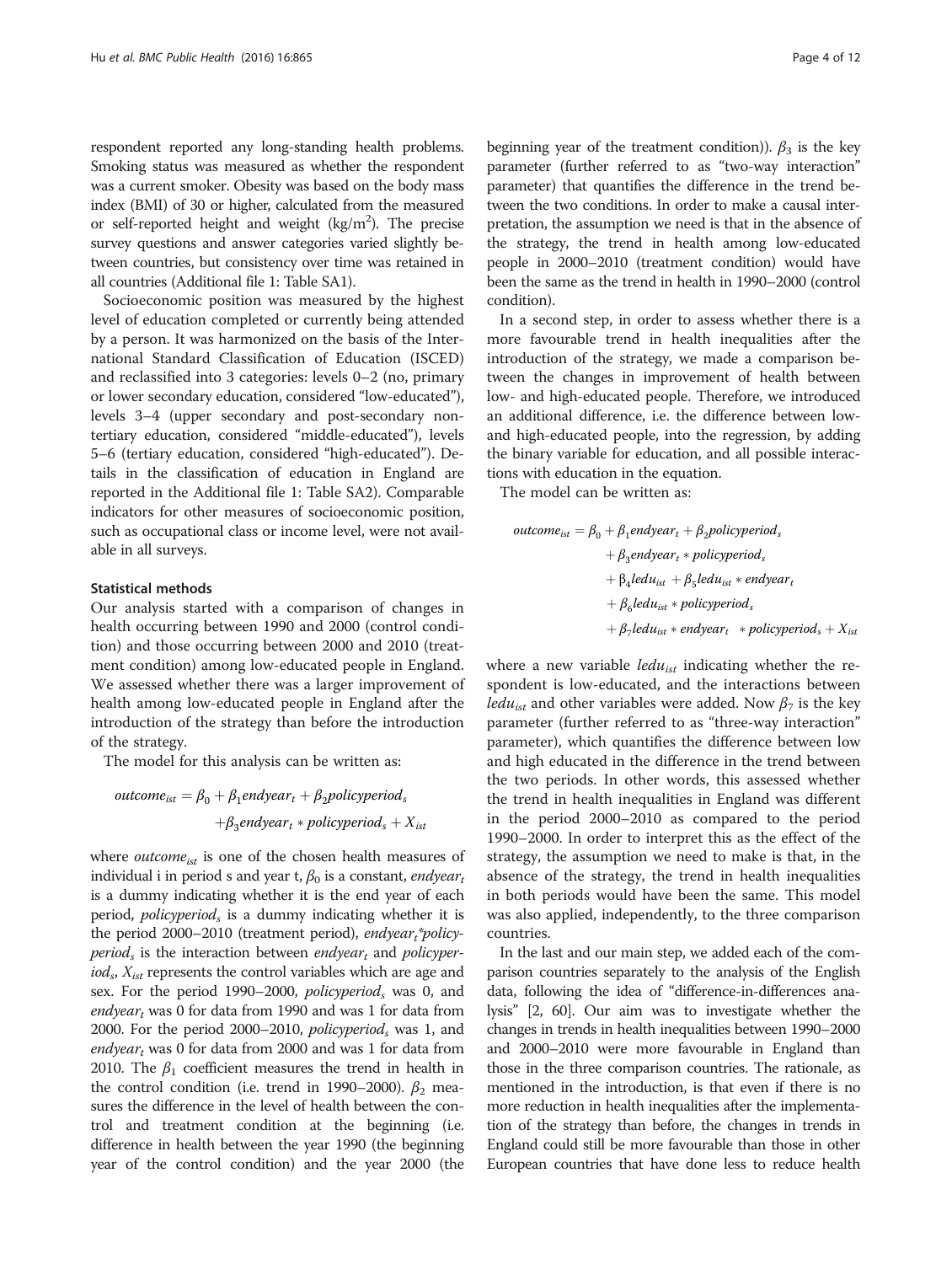inequalities. Therefore, we pooled data from England and each of the comparison countries, and added an additional difference, i.e. the difference between England and the comparison country, into the regression, by adding a dummy for England and the corresponding interactions. Here the difference in trend in health inequalities between the period 1990–2000 and 2000–2010 in the comparison country was regarded as the control condition.

The model can be written as:

$$
outcome_{istj} = (\beta_0 + \beta_1 endyear_{tj} + \beta_2 policy period_{sj}
$$
  
+  $\beta_3 endyear_{tj} * policy period_{sj}$   
+  $\beta_4 ledu_{istj} + \beta_5 ledu_{istj} * endyear_{tj}$   
+  $\beta_6 ledu_{istj} * policyperiod_{sj}$   
+  $\beta_7 ledu_{istj} * endyear_{tj} * policyperiod_{sj}$   
+  $X_{istj}) + (\beta_0' + \beta_1' endyear_{tj} + \beta_2' policy period_{sj}$   
+  $\beta_3' endyear_{tj} * policyperiod_{sj}$   
+  $\beta_4' ledu_{istj} + \beta_5' ledu_{istj} * endyear_{tj}$   
+  $\beta_6' ledu_{istj} * policyperiod_{sj}$   
+  $\beta_7' ledu_{istj} * endyear_{tj} * policyperiod_{sj}$   
+  $X_{istj}) * england_j$ 

where  $outcome_{istj}$  is one of the chosen health measures of individual i in period s, year t and country j. Now  $\beta_{7}^{'}$ , the coefficient of the quadruple interaction term "ledu<sub>isti</sub>\*endyear<sub>ti</sub>\*policyperiod<sub>si</sub>\*england<sub>i</sub>", is the key parameter of this model (further referred to as "four-way interaction" parameter), which quantifies the difference between the "three-way interaction" parameter of England and that of each comparison country. In other words, it assesses whether changes in trends in health inequalities observed in England after the implementation of its programme, were more favourable than those in other countries without such a programme. In order to make a causal interpretation, the assumption is that in the absence of the strategy, the changes in trends in health inequalities between the two periods in England would have been the same as those in the comparison countries.

Logistic regression was used in all the analyses. When the outcomes are non-linear, as in the case of binary outcomes, difference-in-difference models for nonlinear models (such as logistic regression) are to be preferred [\[54](#page-11-0)]. The interpretation of the interaction terms in difference-in-differences logistic models is essentially similar to that in the more common linear models, except that they indicate the relative change of the odds of the health outcome in the treatment group relative to that in the control group, instead of the absolute change of the rate of the health outcome in the treatment group minus that in the control group. Robust standard errors were used to account for potential heteroskedasticity. Unweighted results are reported in

the results section. Analysis with weighting factors when available are reported in the appendix as a sensitivity analysis (Additional file [1](#page-10-0): Table SA3).

All regression analyses were performed in Stata 13.1. Results with a  $p$ -value lower than 0.1 were regarded as significant. The specific significance level was indicated for each significant result. The coding of the variables and more explanations are reported in the appendix.

# Results

Summary statistics of key variables are presented in Table [2](#page-5-0). Compared to the three comparison countries, the sample in England appeared to have a more equal distribution of the three education categories, a relatively lower proportion of less-than-good self-assessed health, a higher proportion of long-standing health problems, an average level of smoking prevalence, but a much higher rate of obesity.

The main results are reported in Table [3](#page-6-0). The full model results are reported in the appendix. The "two-way interaction" parameter estimates for low-educated people in England show that more favourable trends after 2000 were found in all health measures, although not statistically significant for obesity. A favourable change in trend is shown by odds ratios (OR) that are smaller than 1. For example, although the odds of less-than-good self-assessed health increased during both periods (Fig. [1a\)](#page-7-0), the increase of the odds in 2000–2010 was 24 % less than that in 1990–2000 (OR = 0.76,  $p < 0.01$ ). Similarly, although the odds of being a current smokers decreased during both periods (Fig. [1c](#page-7-0)), the decrease of the odds in 2000–2010 was 18 % more than that in 1990–2000 (OR = 0.82,  $p < 0.05$ ).

Table [3](#page-6-0) also presents the "three-way interaction" parameter estimates for each country, which tested the differences in trends in health inequalities between 1990–2000 and 2000–2010. An odds ratio below 1.00 indicates that the trend in health inequalities was more favourable in the 2000s (i.e., less increase or more decrease). All three-way interactions were statistically non-significant in England, implying that trends in health inequalities after 2000 did not significantly differ from those observed in the 1990s. As shown in Fig. [1](#page-7-0), this is because high-educated people also experienced favourable changes in trends after 2000. For the Netherlands, all three-way interactions were also statistically non-significant. Finland showed a significantly less favourable trend in inequalities in obesity after 2000 (OR = 1.90,  $p < 0.1$ ). A more favourable change in trends of inequalities in obesity after 2000 was found in Italy  $(OR = 0.76, p < 0.1).$ 

The results of the "four-way interaction" parameter estimates are reported in the last part of Table [3,](#page-6-0) which tested the differences in the "three-way interaction" parameter estimates between England and the comparison countries. An odds ratio below 1.00 indicates that the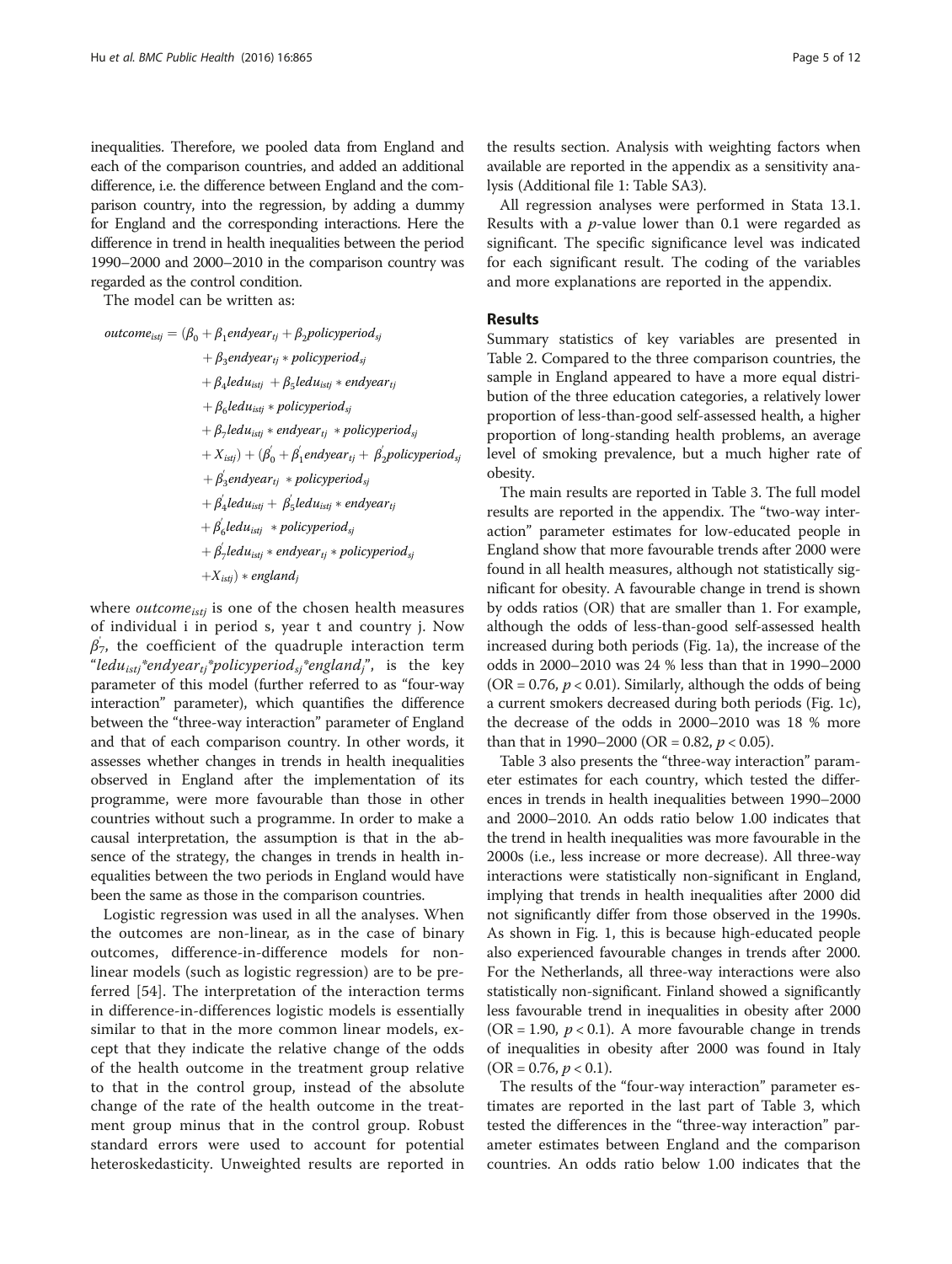|                               | England        |         | Finland        |                          | The Netherlands |       | Italy       |         |
|-------------------------------|----------------|---------|----------------|--------------------------|-----------------|-------|-------------|---------|
|                               | $\overline{N}$ | $\%$    | $\overline{N}$ | $\%$                     | $\cal N$        | $\%$  | N           | %       |
| Number of respondents         | 22,442         |         | 14,296         |                          | 18,353          |       | 204,963     |         |
| Gender                        |                |         |                |                          |                 |       |             |         |
| Male                          | 10,255         | 46 %    | 6654           | 47 %                     | 8712            | 47 %  | 99,888      | 49 %    |
| Female                        | 12,187         | 54 %    | 7642           | 53 %                     | 9641            | 53 %  | 105,075     | 51 %    |
| Age                           |                |         |                |                          |                 |       |             |         |
| $16 - 25$                     | 3057           | 14 %    | 1874           | 13 %                     | 2816            | 15 %  | 32,779      | 16 %    |
| $26 - 35$                     | 4102           | 18 %    | 1959           | 14 %                     | 3484            | 19 %  | 37,242      | 18 %    |
| $36 - 45$                     | 4366           | 19 %    | 2208           | 15 %                     | 3627            | 20 %  | 37,626      | 18 %    |
| $46 - 55$                     | 3787           | 17 %    | 2181           | 15 %                     | 3179            | 17 %  | 34,499      | 17 %    |
| $56 - 65$                     | 3403           | 15 %    | 2096           | 15 %                     | 2648            | 15 %  | 30,930      | 15 %    |
| $66 - 79$                     | 3727           | 17 %    | 3978           | 28 %                     | 2599            | 14 %  | 31,887      | 16 %    |
| Education                     |                |         |                |                          |                 |       |             |         |
| ISCED 0-2                     | 7796           | 36 %    | 4277           | 34 %                     | 7880            | 43 %  | 125,976     | 61 %    |
| ISCED 3-4                     | 8127           | 37 %    | 6037           | 48 %                     | 6538            | 36 %  | 64,068      | 31 %    |
| ISCED 5-6                     | 5864           | 27 %    | 2179           | 18 %                     | 3877            | 21 %  | 14,919      | $8\ \%$ |
| missing                       | 655            | 3 %     | 1803           | 13 %                     | 58              | $0\%$ | $\mathbf 0$ | $0\%$   |
| Self-assessed health          |                |         |                |                          |                 |       |             |         |
| Less-than-good                | 5311           | 24 %    | 5668           | 40 %                     | 4155            | 23 %  |             |         |
| Good or above                 | 17,115         | 76 %    | 8522           | 60 %                     | 14,197          | 77 %  |             |         |
| Missing                       | 16             | 0%      | 106            | 0%                       | $\mathbf{1}$    | 0%    |             |         |
| Long-standing health problems |                |         |                |                          |                 |       |             |         |
| Yes                           | 9338           | 42 %    |                |                          | 6298            | 34 %  |             |         |
| No                            | 13,094         | 58 %    | $\equiv$       | $\equiv$                 | 12,050          | 66 %  | $\equiv$    |         |
| Missing                       | 10             | 0%      | $\overline{ }$ | $\overline{\phantom{m}}$ | 5               | 0%    |             |         |
| Smoking status                |                |         |                |                          |                 |       |             |         |
| Current smoker                | 5812           | 26 %    | 3409           | 25 %                     | 5154            | 33 %  | 52,622      | 26 %    |
| Ex or never smoker            | 16,527         | 74 %    | 10,380         | 75 %                     | 10,571          | 67 %  | 151,675     | 74 %    |
| Missing                       | 103            | $0\ \%$ | 507            | 3 %                      | 2628            | 14 %  | 666         | $0\%$   |
| Obesity                       |                |         |                |                          |                 |       |             |         |
| Yes                           | 4087           | 21 %    | 1778           | 13 %                     |                 |       | 17,266      | 9%      |
| No                            | 15,568         | 79 %    | 12,238         | 87 %                     |                 |       | 181,925     | 91 %    |
| Missing                       | 2787           | 12 %    | 280            | 2 %                      | -               |       | 5772        | 3 %     |

<span id="page-5-0"></span>Table 2 Summary statistics of key variables, pooled for all years in each country

The population distribution for each variable is given as % of subjects, excluding those with missing information. The % missing for each variable is given as a % of total subjects

change in trends of inequalities was more favourable in England than in the comparison countries (i.e., a stronger change towards decreasing inequalities, or a weaker change towards increasing inequalities). Results showed that changes in trends of inequalities after 2000 were not statistically significantly different between England and any of the other countries, with the single exception of obesity for which the change was less favourable in England than in Italy (OR = 1.64,  $p < 0.05$ ).

Using the amount of smoking per day among the current smokers as the health outcome did not change our conclusions (reported in the appendix, together with the full model results of the other outcomes). Essentially similar results were obtained in a sensitivity analysis (Additional file [1](#page-10-0): Table SA3), where weighting factors were incorporated when available. Trends in the health outcomes in the comparison countries during the study period are also reported in the Additional files [2, 3](#page-10-0) and [4:](#page-10-0) Figure SA1, SA2, and SA3. Additionally adding age square and the interaction between age and sex in the regressions to account for a potential nonlinear or sex-specific effect of age on health did not essentially change our results (available upon request).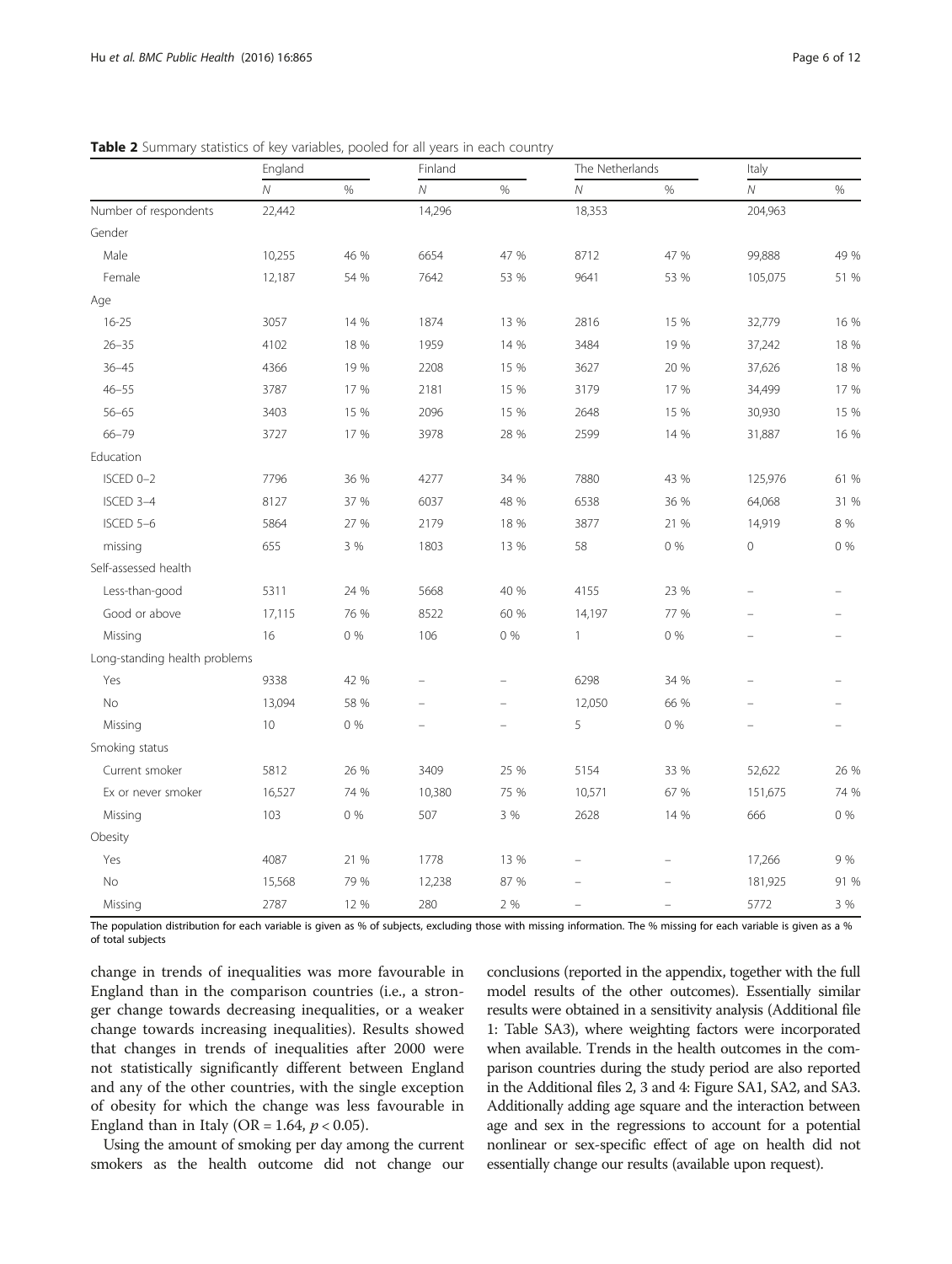<span id="page-6-0"></span>**Table 3** "Two-way interaction" parameter estimates comparing the trends in health between 1990s and 2000s, "three-way interaction" parameter estimates comparing the trends in health inequalities between 1990s and 2000s, and "four-way interaction" parameter estimates comparing the "three-way interaction" parameter estimates between countries

|                                                           |                                                         | Odds ratios (logistic)                                   |                                  |           |                |  |  |  |  |  |
|-----------------------------------------------------------|---------------------------------------------------------|----------------------------------------------------------|----------------------------------|-----------|----------------|--|--|--|--|--|
|                                                           |                                                         | Less-than-good<br>self-assessed health                   | Long-standing<br>health problems |           | Smoker Obesity |  |  |  |  |  |
|                                                           | 1. Two-way interaction parameter estimates <sup>a</sup> |                                                          |                                  |           |                |  |  |  |  |  |
|                                                           | England<br>(low-edu)                                    | $0.76***$                                                | $0.78***$                        | $0.82***$ | 0.97           |  |  |  |  |  |
|                                                           |                                                         | (0.064)                                                  | (0.065)                          | (0.073)   | (0.097)        |  |  |  |  |  |
| 2. Three-way interaction parameter estimates <sup>b</sup> |                                                         |                                                          |                                  |           |                |  |  |  |  |  |
|                                                           | England                                                 | 1.22                                                     | 0.95                             | 1.19      | 1.25           |  |  |  |  |  |
|                                                           |                                                         | (0.197)                                                  | (0.125)                          | (0.182)   | (0.213)        |  |  |  |  |  |
|                                                           | Finland                                                 | 0.78                                                     |                                  | 1.28      | $1.90*$        |  |  |  |  |  |
|                                                           |                                                         | (0.173)                                                  |                                  | (0.308)   | (0.652)        |  |  |  |  |  |
|                                                           | The<br>Netherlands                                      | 1.18                                                     | 1.16                             | 1.00      |                |  |  |  |  |  |
|                                                           |                                                         | (0.221)                                                  | (0.181)                          | (0.165)   |                |  |  |  |  |  |
|                                                           | Italy                                                   |                                                          |                                  | 0.97      | $0.76*$        |  |  |  |  |  |
|                                                           |                                                         |                                                          |                                  | (0.072)   | (0.121)        |  |  |  |  |  |
|                                                           |                                                         | 3. Four-way interaction parameter estimates <sup>c</sup> |                                  |           |                |  |  |  |  |  |
|                                                           | England vs                                              | 1.57                                                     |                                  | 0.93      | 0.66           |  |  |  |  |  |
|                                                           | Finland                                                 | (0.433)                                                  |                                  | (0.267)   | (0.253)        |  |  |  |  |  |
|                                                           | England<br>vs the<br>Netherlands                        | 1.04                                                     | 0.82                             | 1.20      |                |  |  |  |  |  |
|                                                           |                                                         | (0.257)                                                  | (0.167)                          | (0.270)   |                |  |  |  |  |  |
|                                                           | England vs<br>Italy                                     |                                                          |                                  | 1.23      | $1.64***$      |  |  |  |  |  |
|                                                           |                                                         |                                                          |                                  | (0.209)   | (0.383)        |  |  |  |  |  |

Robust standard errors in parentheses. \*\*\*  $p < 0.01$ , \*\*  $p < 0.05$ , \*  $p < 0.1$ <sup>a</sup>Based on the "two-way interaction" analysis for low-educated people in England. An odds ratio below 1.00 indicates a larger health improvement in the period  $2000-2010$  than in the period  $1990-2000$ 

bBased on the "three-way interaction" analysis within each country. An odds ratio below 1.00 indicates a more favourable trend in health inequalities in the period 2000-2010 than in the period 1990-2000 Based on the "four-way interaction" analysis for England and each of the comparison countries. An odds ratio below 1.0 indicates a more favourable

change (between 1990–2000 and 2000–2010) in the trend in health inequalities in England as compared to the other country

# **Discussion**

# Summary of findings

After the implementation of the English strategy, more favourable trends in some health indicators were observed among low-educated people, but trends in health inequalities in 2000–2010 in England were not more favourable than those observed in the period 1990–2000. For most health indicators, changes in trends of health inequalities after 2000 in England were also not statistically significantly different from those seen in the other countries.

## Strengths and limitations

To the best of our knowledge, this is the first attempt to evaluate the population-level effects of the English

strategy comparing trends in health inequalities in England before and after the implementation of the strategy, and between England and countries without a national programme to reduce health inequalities. We assessed whether there were larger improvements of health or health inequalities in England after the introduction of the strategy as compared to the pre-treatment trends, and simultaneously incorporated each of the comparison countries into the analysis to assess whether the changes in trends in health inequalities observed in England between the period 2000–2010 and the period 1990–2000 were more favourable than those in other countries without such a programme. For these analyses we developed a modified difference-in-difference analysis, based on a four-way interaction framework (education\*time\*policy\*country) that may also be useful for the evaluation of other programs and interventions to tackle health inequalities. However, our study also has a number of potential weaknesses that need to be taken into account in interpreting our findings.

Our positive findings of changes in trends for the low educated in England will be biased if in the absence of the strategy, trends in health among the low educated would also have been more favourable in the second than in the first period. Potential reasons could include changes in major background causes of ill health not targeted by the strategy, resulting in, for example, less unemployment or higher incomes among lower educated. These changes should then be unique to England, since more favourable trends in health among the low educated in the period 2000–2010 were not generally observed in the comparison countries (Additional file [1](#page-10-0): Table SA4). We consider this unlikely, and therefore think that the more favourable changes in trends among the low educated in England can be interpreted as possible effects of the English strategy on health outcomes in this group.

Analogously, our finding of an absence of significant differences in trends in inequalities before and after the implementation of the strategy in England will be biased if in the absence of the strategy, trends in health inequalities would have been less favourable in the second than in the first period. One possible candidate for a background factor which may have increased health inequalities is the Great Recession that started in the late 2000s, which may have been especially harmful for the health of vulnerable populations and may have increased health inequalities [\[4](#page-10-0), [14](#page-10-0), [57](#page-11-0)]. However, there are two reasons why we believe the resulting bias can only be very limited. First, our last measure is for 2010, i.e. shortly after the recession started, and several of our health measures (e.g. long-standing health problems and obesity) are not likely to change within 1–2 years. Second, and more importantly, we compared the changes of trends in health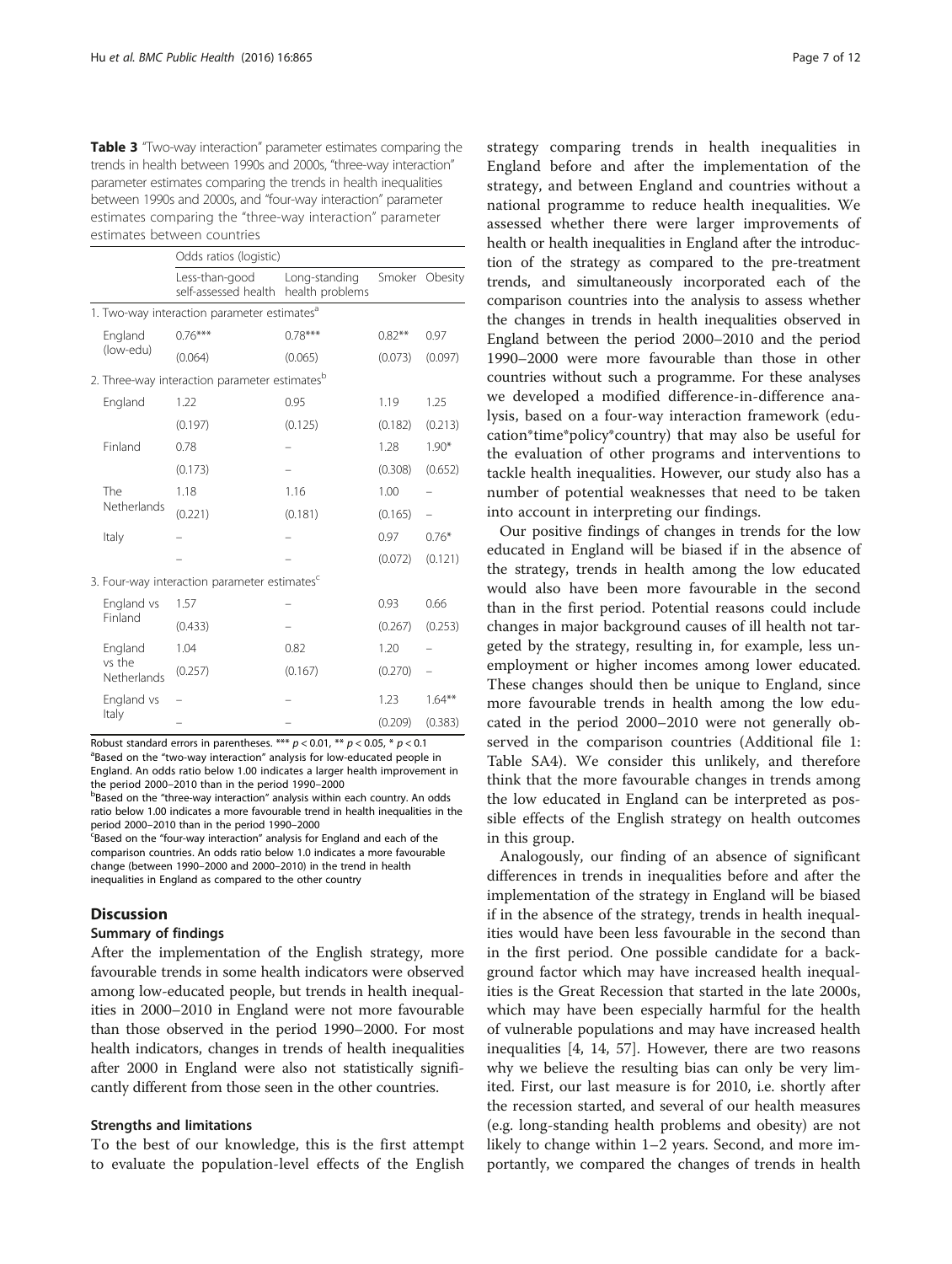<span id="page-7-0"></span>

inequalities in England to those in 3 comparison countries that also went through the recession and we found the changes in trends in England were not significantly more favourable. One remaining concern is that if the effect of the recession on health inequalities was different for each country, our results may still be biased. However, in order to mask the effect of the English strategy, England should be the country in which health inequalities were most affected by the recession. This is unlikely, given that the UK had similar or even smaller percentage decreases of GDP and employment as compared to Italy and Finland during the period of recession [[9\]](#page-10-0), and the UK did not show an increase in inequalities in self-reported health and some other health measures caused by the recession [[3, 4\]](#page-10-0). We therefore think that the absence of more favourable changes in health inequalities in England can be interpreted as evidence for the absence of an effect of the English strategy on health inequalities. Changes in social mobility could also affect the degree of inequalities over time, but it is unclear whether a rise in social mobility would lead to wider or narrower health inequalities [\[7](#page-10-0)].

The validity of the comparison with the three other countries also hinges on whether trends in inequalities in health before the implementation of the English strategy were the same in England and the other countries, and whether other countries have indeed done much less than

England to reduce health inequalities. Kunst et al. [\[37](#page-11-0)] investigated trends in socioeconomic inequalities in selfassessed health in 10 European countries between the 1980's and 1990's. Their analyses showed a high degree of stability of socioeconomic inequalities in self-assessed health across the 10 countries, which included England, Finland, Italy and the Netherlands. Trends in educational inequalities in self-assessed health between 1980 and 1990 appeared to be similar in all four comparison countries, with the exception of males in Italy. In our own analysis, the changes in the odds ratios of educational inequalities in self-assessed health between 1980 and 1990 also appeared to be similar in all four comparison countries, with the exception of males in Italy. A possible improvement on our approach is the creation of a weighted "synthetic" control group, including several comparison countries [[1](#page-10-0)]. In this innovative approach, weights are calculated such that the resulting synthetic control group best reproduces the values of a set of predictors of health inequalities in England before the implementation of the English strategy. We recommend to explore the usefulness of this approach for cross-national policy evaluations in future studies.

As stated in the introduction, there can be little doubt that England has done more to reduce health inequalities, but efforts to reduce health inequalities were not completely absent in the other countries. For example, by building a systematic evidence-base for interventions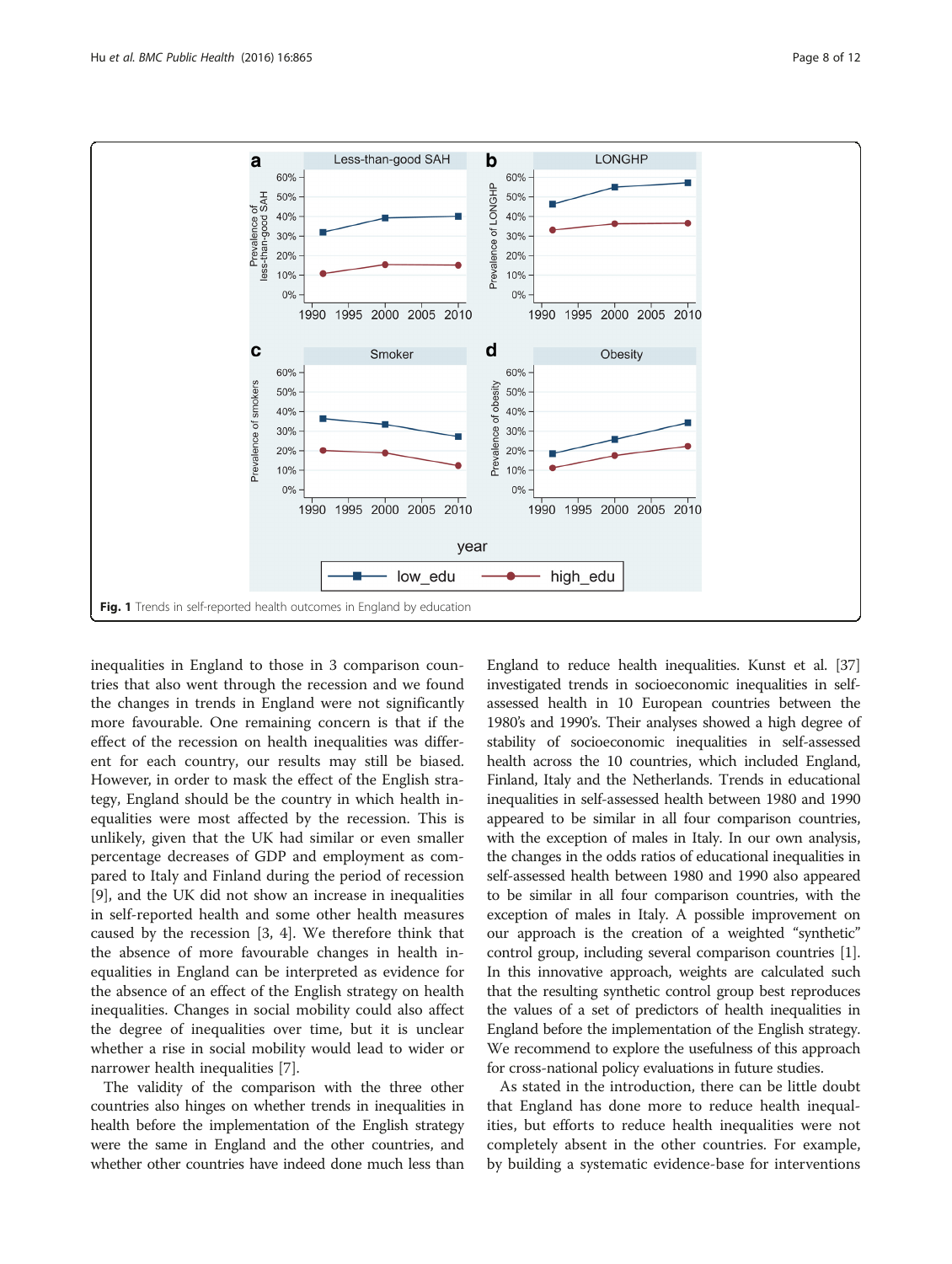and policies, the Dutch government pursued a researchbased approach to tackle socioeconomic inequalities in health [\[49\]](#page-11-0). Some of the recommendations were adopted by health policy-makers and health care practice, although more so at the local than at the national level [[50\]](#page-11-0). Nevertheless, the absence of a reduction in health inequalities in the comparison countries suggests that it is unlikely that we have missed major policy effects.

Policies not specifically implemented with the purpose to reduce inequalities potentially could have influenced our findings. For example, the Dutch government increased the health care expenditure after 2001 [[56](#page-11-0)]. Italy introduced a much more comprehensive smoke-free legislation in 2005, which made public transport completely smoke-free and extended coverage to bars and restaurants [[13](#page-10-0)]. These policies could affect our results if their impacts were larger among lower as compared to higher socioeconomic groups. However, the extent to which these policies effectively reduce health inequalities is still rather unknown [[10](#page-10-0), [43\]](#page-11-0). Moreover, such policy changes are often specific to one country or one health outcome. Given that we have used three comparison countries and different health outcomes, and observe no significant decline of health inequalities in the comparison countries, it seems unlikely that such policies have influenced our findings substantially.

The validity of our analysis would also be compromised if the composition of the population would have changed differently in England as compared to the comparison countries. This "common composition" assumption would be violated if the UK had larger inward migration of persons with poorer or better health than the comparison countries. However, there is no evidence that changes in population composition are substantially different between these countries, as shown by statistics on the distribution of foreigners in European countries in 1980 and in 2000 [[58](#page-11-0)]. Moreover, participation of migrants in surveys is usually low, so the potential for bias in our findings by immigration is also low.

Our analysis is limited by the fact that we have only used data on self-reported health measures obtained from the survey data (self-assessed health, long-standing health problems, smoking and obesity), and not on life expectancy and infant mortality, the overall targets of the English strategy. The main reason for this is the lack of comparable data for a sufficient number of countries and correct time-periods. There is evidence suggesting that inequalities in infant mortality between manual and non-manual occupational groups started to decrease in England after 2007 [\[5\]](#page-10-0)—a possible effect of the English strategy which we have missed in our study. The only mortality outcome for which we could repeat our analyses is all-cause mortality in England and Finland (see Additional file [1:](#page-10-0) Table SA5). The analysis shows that the trend in mortality among the low educated in England was more favourable after the year 2000 than before, and that there was a smaller increase of inequalities in mortality in England after the year 2000 than before. However, the trend in inequalities in England was not statistically significantly different from that observed in Finland, which is consistent with our findings based on the survey data.

The two general health measures used in our analysis have been widely used in other comparative studies [\[12](#page-10-0), [47](#page-11-0)] and have been shown to be reliable and valid indicators of general health and well-being [[51](#page-11-0)]. They are also more likely to be changed in a short time span than mortality. The latter is also true for smoking, but less so for obesity. As explained in the introduction, favourable trends in inequalities in the chosen measures could reasonably be expected as a result of the English strategy, either because it directly targeted these outcomes (as in the case of smoking and obesity) or because it had more generalized effects beyond mortality (as in the case of self-assessed health and long-standing health problems). However, there is a potential concern that the implementation of the English strategy may change the willingness to report health problems of the respondents. It is therefore important to repeat our analysis with mortality and other more objective outcomes directly relevant for the strategy, if adequate data can be found.

We have used education as an indicator of socioeconomic position, which is one of the common socioeconomic indicators used in measuring health inequalities in European countries [[12](#page-10-0), [23](#page-10-0), [37, 48](#page-11-0)]. Furthermore, education is strongly (albeit not perfectly) associated with both occupational class and income, and trends in health inequalities by education are often similar to those by occupational class or income [[29](#page-11-0)]. However, the objectives of the English strategy were phrased in terms of occupational class or area-based deprivation. Comparable measures of occupational class or area-based deprivation were not available in our data. We believe that it is reasonable to assume that policies that have effectively reduced inequalities in health by occupational class or area-based deprivation, will also have reduced inequalities in health by education. To the extent however, that the effect on the first was larger than that on the second, our use of education as socioeconomic indicator may have led to underestimation of the effect of the English strategy. We therefore recommend replication of our findings in a cross-national framework with other socioeconomic indicators, if these can be found.

We adjusted for gender in all analyses, in order to increase statistical power. Because trends in health outcomes may differ between men and women, especially for smoking [[26](#page-10-0)], we repeated the analyses stratified by gender (see Additional file [1](#page-10-0): Tables SA6 and SA7). Among both men and women, for most of the health indicators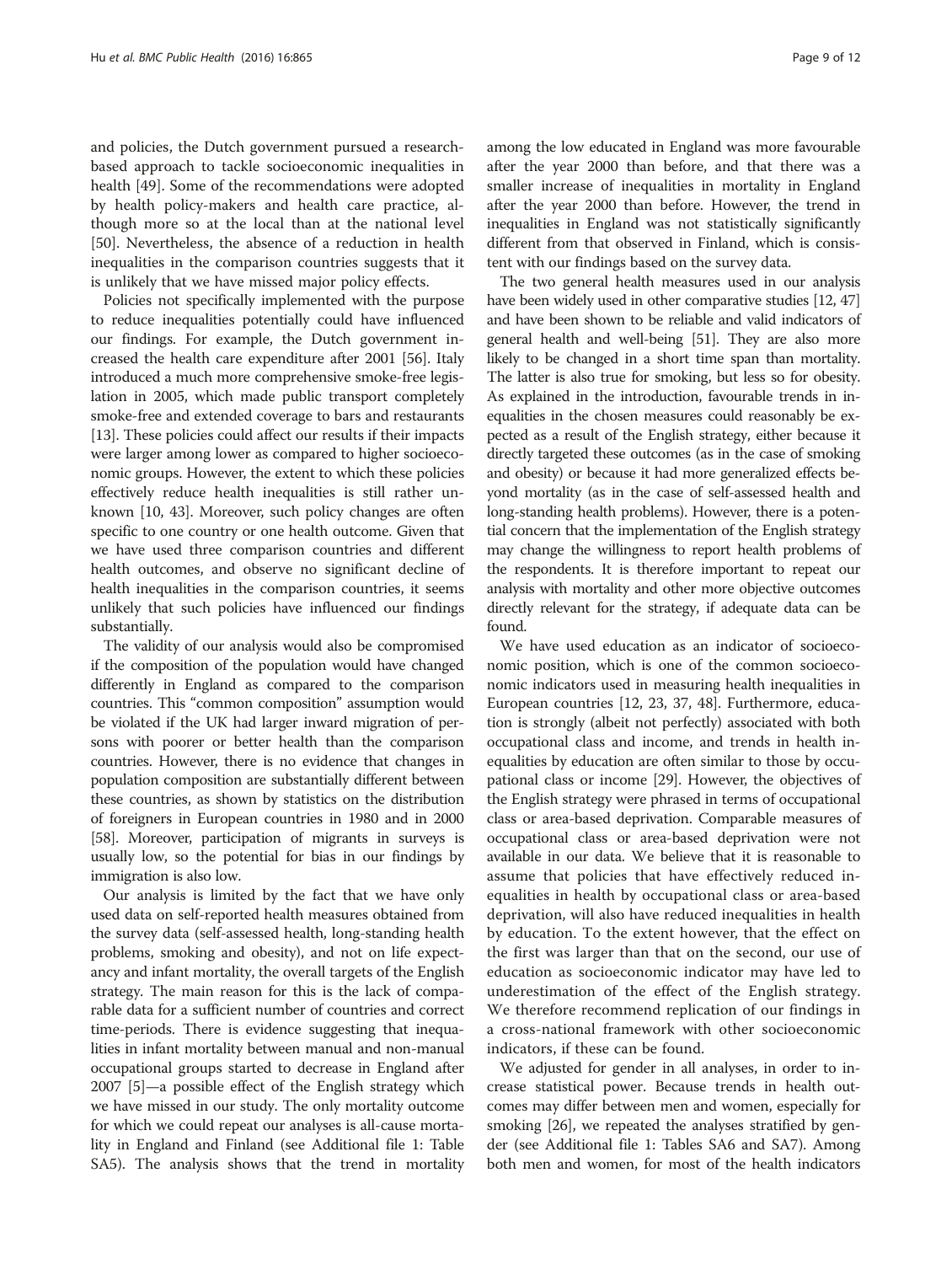changes in trends of health inequalities after 2000 in England were not statistically significantly different from those seen in the other countries. Out of 22 four-way interactions, only two showed more favourable trends in inequalities in England as compared to one of the other countries: long-standing health problems among men as compared to the Netherlands, and amount of smoking among women as compared to Italy.

In all countries, the response rate of the survey went down overtime, except in the Netherlands where it went up (Additional file [1](#page-10-0): Table SA1). If the non-response population mainly consisted of people with low socioeconomic status or bad health, a decreasing response rate may potentially lead to more favourable trends in health inequalities. This might have biased the comparison between England and the Netherlands (but not the other two comparison countries). In our analysis, data from 3 years with 10-year gaps were used for each country. Although the choice of year is meaningful (the period of 2000–2010 is the period when the main effects of the strategy could be expected and the period of 1990– 2000 is a comparable period when the strategy had not yet been generally implemented), the limited number of years implies that our measure of change may be unreliable. Further study may consider to repeat our analysis by using time-series data if available, which can help to model the trends better and improve the robustness. We mainly focused on the odds ratios of the core parameters and their statistical significance in the models, since these parameters could directly answer our study questions. In order to interpret the results better, future research may consider to present the predicted probabilities and use them to calculate meaningful results, such as the potential health or health inequalities in England in 2010 if it followed the trends of health or health inequalities in Finland. This was not done in our analysis since most of the "fourway interaction" parameters were insignificant.

# Interpretation

Taking into account the trends in inequalities before the implementation of the strategy in England and the trends in the other three European countries, we found that the effects of the English strategy on inequalities in self-assessed health, long-standing health problems, smoking and obesity were limited. Our study confirms previous evaluations which have also not found clear effects of the English strategy on the population level [[19](#page-10-0)–[21](#page-10-0)]. Although evaluation studies have sometimes found positive effects in specific sections of the population, e.g. small but significant reductions in the absolute and relative rate gaps in smoking prevalence between Spearhead areas and others [[8\]](#page-10-0), and some beneficial effects of the Sure Start Local Programmes on children and their families living in deprived communities [\[52](#page-11-0)], the general consensus is that population-level effects have been largely absent. A possible exception might be tackling inequalities in infant and maternal health outcomes, where a national support team was established and some positive results were reported [\[22](#page-10-0)].

The potential reasons for why the English strategy was not more successful have been discussed in some reviews [[20](#page-10-0), [21, 25,](#page-10-0) [28](#page-11-0), [30](#page-11-0), [34](#page-11-0), [40, 41\]](#page-11-0). One widely acknowledged reason is that the design of the English strategy was not based on policies or interventions with proven effectiveness in reducing health inequalities [[6,](#page-10-0) [27](#page-11-0), [38](#page-11-0), [40, 41](#page-11-0)]. This is partly because of the reality that the current evidence for the effectiveness of policies is limited. Another reason is that the English strategy might have chosen the wrong entry-points. Mackenbach [\[41\]](#page-11-0) pointed out that the strategy spent resources on entry-points which were irrelevant for life expectancy or infant mortality, at least within the chosen time frame. Marmot [[21](#page-10-0)] noticed that the strategy had not systematically addressed the background causes of ill health and had relied more on tackling proximal causes (such as smoking). The inadequate delivery of the English strategy was also criticized [[21](#page-10-0), [40, 41](#page-11-0)].

The detected trends in inequalities in the three comparison countries are also not generally consistent with the efforts that have been made in each country in reducing health inequalities. Finland, which has a long tradition in eliminating inequalities [[35\]](#page-11-0) showed less favourable trends (although many not statistically significant) in inequalities in several outcomes in recent years as compared to the 1990s. Italy, which has made less efforts to tackle health inequalities, displayed decreasing trends in inequalities in all available measures, although significant decreases could only be shown in inequalities in obesity. Similar findings are reported in the literature on trends in health inequalities in Europe, and has been attributed to the fact that Italy is relatively late in many modern epidemic transitions [[45](#page-11-0), [46](#page-11-0)]. Apparently, more effective policies together with a deeper exploration of the causes for changes in health inequalities are needed.

# Conclusions

In this rigorous analysis comparing trends in health inequalities in England both over time and between countries, we could not detect a favourable effect of the English strategy on national trends in educational inequalities in self-assessed health, long-standing health problems, smoking or obesity. However, our analysis illustrates the usefulness of a modified difference-in-difference approach for assessing the impact of policies on population-level health inequalities.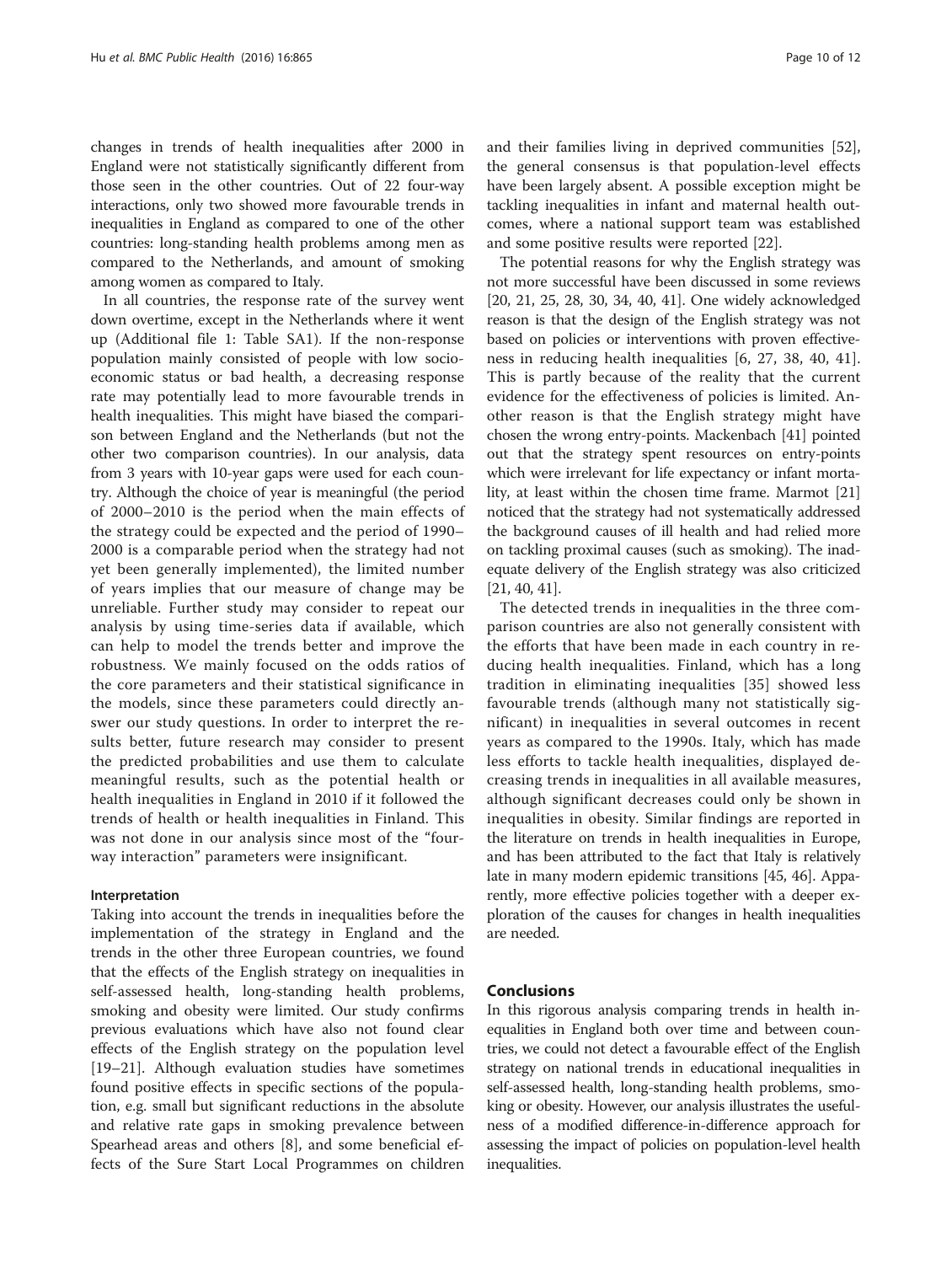# <span id="page-10-0"></span>Additional files

[Additional file 1:](dx.doi.org/10.1186/s12889-016-3505-z) Web appendix. (DOCX 79 kb)

[Additional file 2: Figure SA1.](dx.doi.org/10.1186/s12889-016-3505-z) (JPG 886 kb)

[Additional file 3: Figure SA2.](dx.doi.org/10.1186/s12889-016-3505-z) (JPG 891 kb)

[Additional file 4: Figure SA3.](dx.doi.org/10.1186/s12889-016-3505-z) (JPG 775 kb)

#### Acknowledgements

We thank Dr. Satu Helakorpi (the Finnish National Institute for Health and Welfare THL) for providing the Finnish survey data.

#### Funding

This study has been supported by the project DEMETRIQ (Developing Methodologies to Reduce Inequalities in the Determinants of Health, grant agreement no. 278511), which received funding from the European Union under the FP7 Health programme. The funding agencies had no role in the design and conduct of the study; collection, management, analysis, and interpretation of the data; preparation, review, or approval of the manuscript; or decision to submit the manuscript for publication.

#### Availability of data and materials

The statistical agencies which supplied the survey data have not given us permission for further dissemination of the underlying micro-data.

#### Authors' contributions

YH harmonized the data, performed the analyses, wrote the first draft of the paper, and edited various versions of the paper. KJ helped in accessing the English data, contributed to the interpretation of the results of the analysis, and provided comments on the paper. EH helped in accessing the Finnish data, contributed to the interpretation of the results of the analysis, and provided comments on the paper. GC helped in accessing the Italian data, contributed to the interpretation of the results of the analysis, and provided comments on the paper. RdG harmonized the data and provided comments on the paper. FvL contributed to the interpretation of the results of the analysis and edited various versions pof the paper. JPM had the original idea for the analyses, contributed to the interpretation of the results, and edited various versions of the paper. All authors have approved the final version.

#### Competing interests

The authors declare to have no competing interests.

#### Consent for publication

Not applicable.

#### Ethics approval and consent to participate

As this study was a secondary analysis using routinely collected and fully anonymized data, ethics approval was not applicable.

#### Author details

<sup>1</sup>Department of Public Health, Erasmus University Medical Centre, P.O. Box 2040, 3000 CA Rotterdam, The Netherlands. <sup>2</sup>Department of Health, University of Bath, Bath, UK. <sup>3</sup>Department of Public Health, University of Helsinki, Helsinki, Finland. <sup>4</sup>Department of Clinical and Biological Science, University of Turin, Turin, Italy.

#### Received: 25 February 2016 Accepted: 12 August 2016 Published online: 24 August 2016

#### References

- 1. Abadie A, Diamond A, Hainmueller J. Synthetic control methods for comparative case studies: estimating the effect of California's Tobacco Control Program. J Am Stat Assoc. 2010;105(490):493–505.
- 2. Angrist JD, & Pischke JS. Mostly harmless econometrics. Princeton, New Jersey: Princeton University Press; 2009.
- 3. Astell-Burt T, Feng X. Health and the 2008 economic recession: evidence from the United Kingdom. PLoS One. 2013;8:e56674.
- 4. Bacigalupe A, Escolar-Pujolar A. The impact of economic crises on social inequalities in health: what do we know so far? Int J Equity Health. 2014;13:52.
- 5. Bambra C. Reducing health inequalities: new data suggest that the English strategy was partially successful. J Epidemiol Community Health. 2012;66:662.
- 6. Bambra C, Smith KE, Garthwaite K, Joyce KE, Hunter DJ. A labour of Sisyphus? Public policy and health inequalities research from the Black and Acheson Reports to the Marmot Review. J Epidemiol Community Health. 2011;65:399–406.
- 7. Bartley M, Plewis I. Does health-selective mobility account for socioeconomic differences in health? Evidence from England and Wales, 1971 to 1991. J Health Soc Behav. 1997;38:376–86.
- 8. Bauld L, Judge K, Platt S. Assessing the impact of smoking cessation services on reducing health inequalities in England: observational study. Tob Control. 2007;16:400–4.
- 9. Bell, DNF, & Blanchflower, DG. Recession and Unemployment in the OECD. 2010. CESifo Forum 1/2010, [https://www.cesifo-group.de/portal/page/portal/](https://www.cesifo-group.de/portal/page/portal/968433588CCE0D9FE04400144FAFBA7C) [968433588CCE0D9FE04400144FAFBA7C.](https://www.cesifo-group.de/portal/page/portal/968433588CCE0D9FE04400144FAFBA7C) (Accessed 22 July 2015).
- 10. Brown T, Platt S, Amos A. Equity impact of population-level interventions and policies to reduce smoking in adults: a systematic review. Drug Alcohol Depend. 2014;138:7–16.
- 11. Carreras G, Gorini G. Time Trends of Italian Former Smokers 1980–2009 and 2010–2030 Projections Using a Bayesian Age Period Cohort Model. Int J Environ Res Public Health. 2014;11:1–12.
- 12. Cavelaars AE, Kunst AE, Geurts JJ, Crialesi R, Grotvedt L, Helmert U, et al. Differences in self reported morbidity by educational level: a comparison of 11 western European countries. J Epidemiol Community Health. 1998;52:219–27.
- 13. Currie L. Appendix A. Tobacco Control Policy Index. In: Nguyen L, Rosenqvist G, Pekurinen M, editors. Demand for Tobacco in Europe: An Econometric Analysis of 11 Countries for the PPACTE Project. Tampere: Juvenes Print; 2012.
- 14. De Vogli R. The financial crisis, health and health inequities in Europe: the need for regulations, redistribution and social protection. Int J Equity Health. 2014;13:58.
- 15. Department of Health. Independent inquiry into inequalities in health (the Acheson report). London. 1998. [https://www.gov.uk/government/publications/](https://www.gov.uk/government/publications/independent-inquiry-into-inequalities-in-health-report) [independent-inquiry-into-inequalities-in-health-report](https://www.gov.uk/government/publications/independent-inquiry-into-inequalities-in-health-report). (Accessed 16 Oct 2014).
- 16. Department of Health. Reducing health inequalities: An action report. London. 1999. [http://www.swslim.org.uk/downloads/SL1264.pdf.](http://www.swslim.org.uk/downloads/SL1264.pdf) (Accessed 02 Feb 2015).
- 17. Department of Health. Tackling health inequalities: Cross-cutting review. London. 2002. [http://www.dh.gov.uk/prod\\_consum\\_dh/groups/dh\\_](http://www.dh.gov.uk/prod_consum_dh/groups/dh_digitalassets/@dh/@en/documents/digitalasset/dh_4068003.pdf) [digitalassets/@dh/@en/documents/digitalasset/dh\\_4068003.pdf.](http://www.dh.gov.uk/prod_consum_dh/groups/dh_digitalassets/@dh/@en/documents/digitalasset/dh_4068003.pdf) (Accessed 02 Feb 2015).
- 18. Department of Health. Tackling health inequalities: A program for action. London. 2003. [http://webarchive.nationalarchives.gov.uk/](http://webarchive.nationalarchives.gov.uk/20031220221853/doh.gov.uk/healthinequalities/programmeforaction/) [20031220221853/doh.gov.uk/healthinequalities/programmeforaction/](http://webarchive.nationalarchives.gov.uk/20031220221853/doh.gov.uk/healthinequalities/programmeforaction/). (Accessed 02 Feb 2015).
- 19. Department of Health. Tackling health inequalities: 2007 status report of the program for action. London. 2007. [http://webarchive.nationalarchives.gov.](http://webarchive.nationalarchives.gov.uk/+/www.dh.gov.uk/en/Publicationsandstatistics/Publications/DH_083471) [uk/+/www.dh.gov.uk/en/Publicationsandstatistics/Publications/DH\\_083471](http://webarchive.nationalarchives.gov.uk/+/www.dh.gov.uk/en/Publicationsandstatistics/Publications/DH_083471). (Accessed 02 Feb 2015).
- 20. Department of Health. Tackling health inequalities: 10 years on. London. 2009. [http://webarchive.nationalarchives.gov.uk/20130107105354/http:/](http://webarchive.nationalarchives.gov.uk/20130107105354/http:/www.dh.gov.uk/prod_consum_dh/groups/dh_digitalassets/documents/digitalasset/dh_098934.pdf) [www.dh.gov.uk/prod\\_consum\\_dh/groups/dh\\_digitalassets/documents/](http://webarchive.nationalarchives.gov.uk/20130107105354/http:/www.dh.gov.uk/prod_consum_dh/groups/dh_digitalassets/documents/digitalasset/dh_098934.pdf) [digitalasset/dh\\_098934.pdf](http://webarchive.nationalarchives.gov.uk/20130107105354/http:/www.dh.gov.uk/prod_consum_dh/groups/dh_digitalassets/documents/digitalasset/dh_098934.pdf). (Accessed 02 Feb 2015).
- 21. Department of Health. Fair society, healthy lives (the Marmot Review). London. 2010a. [http://www.instituteofhealthequity.org/projects/fair-society](http://www.instituteofhealthequity.org/projects/fair-society-healthy-lives-the-marmot-review)[healthy-lives-the-marmot-review.](http://www.instituteofhealthequity.org/projects/fair-society-healthy-lives-the-marmot-review) (Accessed 02 Feb 2015).
- 22. Department of Health. Tackling health inequalities in infant and maternal health outcomes (report of the infant mortality national support team). London. 2010b. [https://www.gov.uk/government/uploads/system/uploads/](https://www.gov.uk/government/uploads/system/uploads/attachment_data/file/215869/dh_122844.pdf) [attachment\\_data/file/215869/dh\\_122844.pdf.](https://www.gov.uk/government/uploads/system/uploads/attachment_data/file/215869/dh_122844.pdf) (Accessed 16 Apr 2015).
- 23. Eikemo TA, Huisman M, Bambra C, Kunst AE. Health inequalities according to educational level in different welfare regimes: a comparison of 23 European countries. Sociol Health Illn. 2008;30:565–82.
- 24. European Foundation for the Improvement of Living and Working Conditions. Trends in quality of work in the Netherlands. 2007. [http://eurofound.europa.eu/](http://eurofound.europa.eu/sites/default/files/ef_files/ewco/surveys/NL0601SR01/NL0601SR01.pdf) [sites/default/files/ef\\_files/ewco/surveys/NL0601SR01/NL0601SR01.pdf](http://eurofound.europa.eu/sites/default/files/ef_files/ewco/surveys/NL0601SR01/NL0601SR01.pdf). (Accessed 11 December 2014).
- 25. Exworthy M, Berney L, Powell M. 'How great expectations in Westminster may be dashed locally': the local implementation of national policy on health inequalities. Policy Polit. 2002;30:79–96.
- 26. Giskes K, Kunst AE, Benach J, Borrell C, Costa G, Dahl E, et al. Trends in smoking behaviour between 1985 and 2000 in nine European countries by education. J Epidemiol Community Health. 2005;59:395–401.